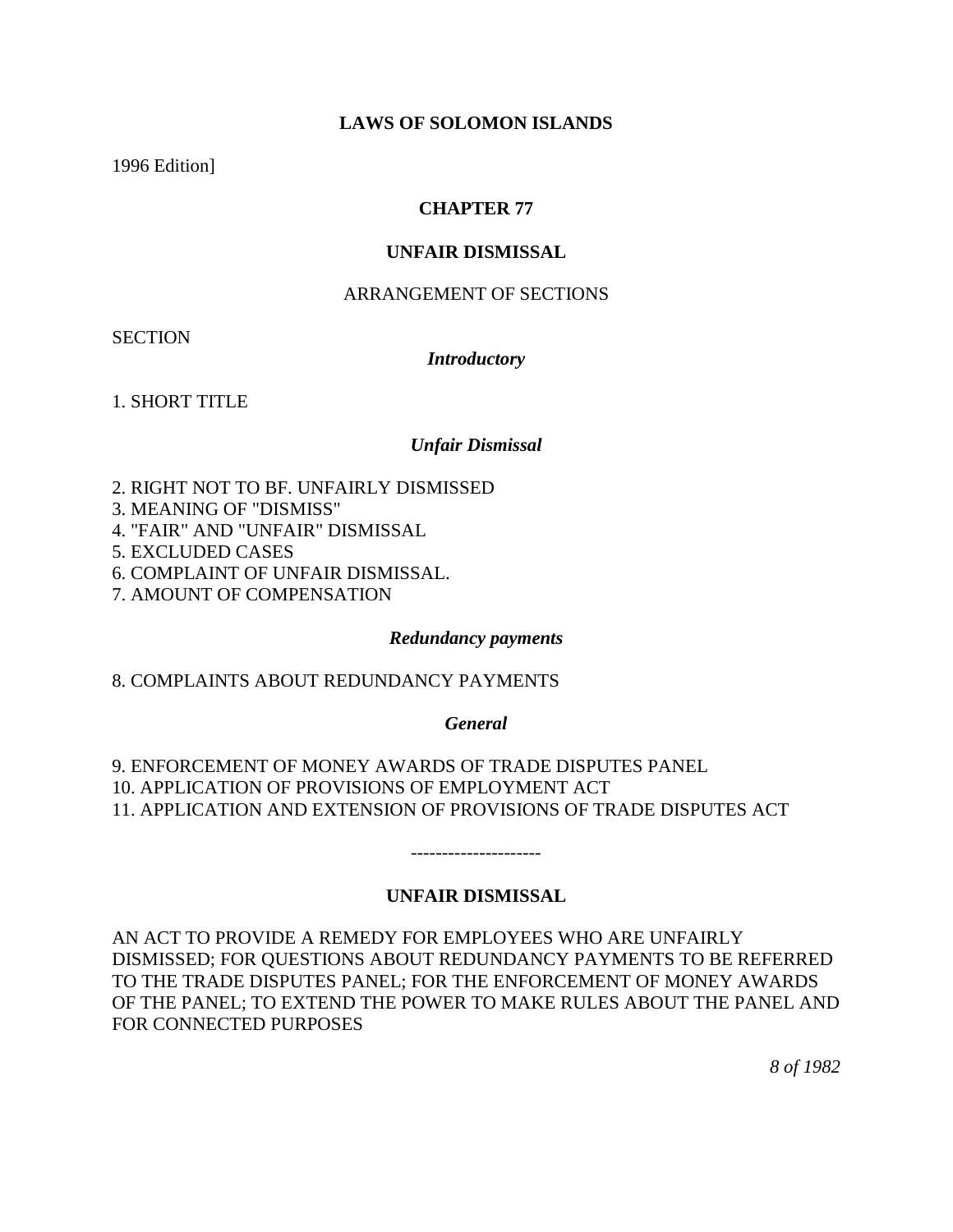### *Introductory*

### **Short title**

**1.** This Act may be cited as the Unfair Dismissal Act.

### *Unfair Dismissal*

#### **Right not to be unfairly dismissed**

**2.** (1) Subject to the following provisions, every employee has the right not to be unfairly dismissed by his employer.

(2) The remedy for an employee dismissed in breach of that right is that provided by section 6.

### **Meaning of "dismiss"**

**3.** For the purposes of this Act, an employee is dismissed by his employer if and only if -

*(a)* the contract under which he is employed is terminated by the employer (by notice or otherwise);

*(b)* the contract under which he is employed is a fixed term contract and the term expires without being renewed under the same contract; or

*(c)* the employee terminates the contract under which he is employed (with or without notice) in circumstances in which, by reason of the employer's conduct, the employee is entitled to terminate it without notice.

### **"Fair" and "unfair" dismissal**

**4.** (1) An employee who is dismissed is not unfairly dismissed if-

*(a)* he is dismissed for a substantial reason of a kind such as to justify the dismissal of an employee holding his position; and

*(b)* in all the circumstances, the employer acted reasonably in treating that reason as sufficient for dismissing the employee.

(2) An employee who is dismissed is not unfairly dismissed if he is dismissed because of redundancy.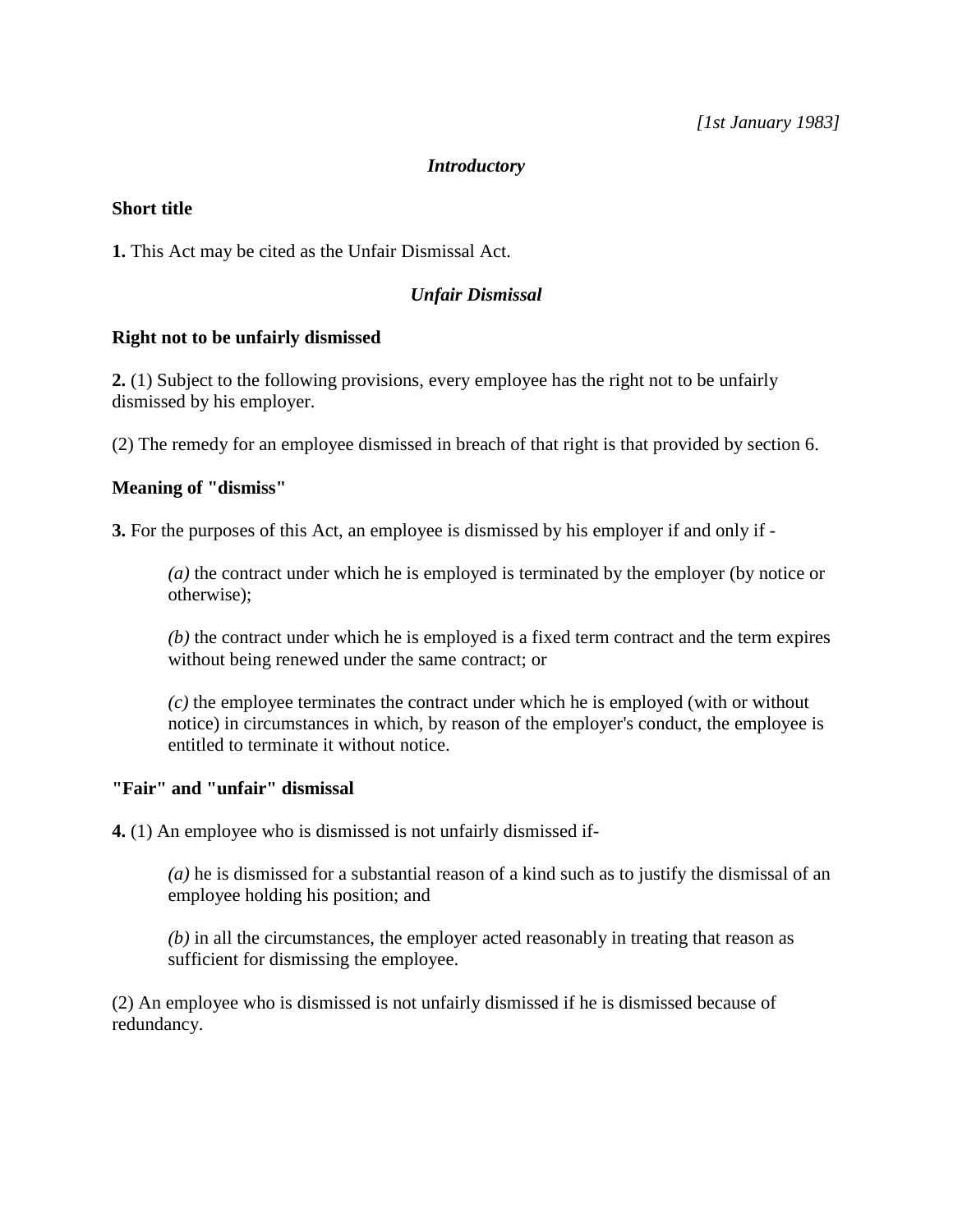(3) An employee who is dismissed is not unfairly dismissed if the reason for his dismissal is that he could not continue to work in the position which he held without contravention (either on his part or on that of his employer) of a duty or restriction imposed by or under written law.

(4) In deciding whether the dismissal of an employee was fair or unfair, there may be taken into consideration the period of time for which he has worked in the employer's undertaking; but an employee who is dismissed is not unfairly dismissed if-

*(a)* he is dismissed within the period of 26 weeks beginning when his employment in the employer's undertaking began; and

*(b)* before his dismissal he has agreed in writing to exclude any claim for unfair dismissal arising within that period.

# **Excluded cases**

**5.** (1) Section 2 does not confer a right on any person employed under a contract of employment for a fixed term (whether or not the term might be renewed) unless he is a citizen of Solomon Islands.

(2) That section does not confer a right on any person if, under, his contract of employment, he ordinarily works outside Solomon Islands.

(3) But a person who, under his contract of employment, is employed to work on board a ship registered in Solomon Islands under Part I of the Merchant Shipping Act 1894 is to be treated as a person who, under that contract, ordinarily works in Solomon Islands.

# **Complaint of unfair dismissal**

**6.** (1) An employee ("the complainant") may present a complaint to the Trade Disputes Panel against his employer that he has been unfairly dismissed by the employer.

(2) In the case of an employee dismissed in connection with a trade dispute that is referred to the Panel, no complaint by the employee under this section may be considered by the Panel while the dispute stands referred to them.

(3) A complaint under this section may not be made after the end of the period of three months beginning with the date of dismissal.

(4) If the Panel-

*(a)* find that the complaint is well-founded; and

*(b)* consider that it would be both practicable and fair for the complainant to be reengaged by the employer,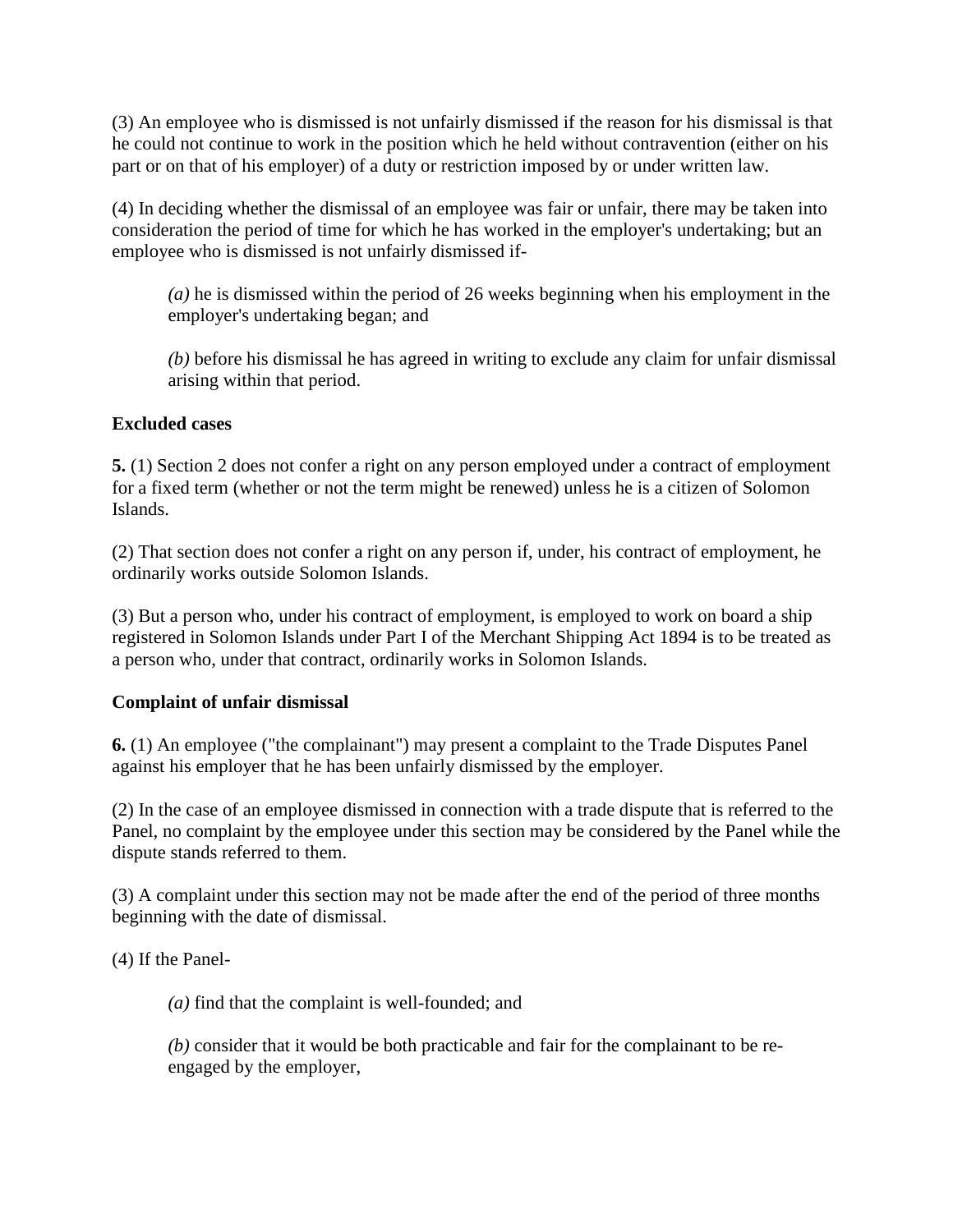the Panel must make a recommendation to that effect, stating the terms on which they consider that it would be reasonable for the complainant to be re-engaged.

(5) If the Panel find that the complaint is well-founded but either-

- *(a)* do not make a recommendation under subsection (4); or
- *(b)* having made such a recommendation, it is not complied with,

the Panel must make an award of compensation to be paid by the employer to the complainant in respect of the dismissal, unless the complainant has been re-engaged by the employer on terms which the Panel consider reasonable.

(6) If, on a complaint under this section, it is shown that the complainant was dismissed, it is for the employer to show what was the reason for the dismissal.

(7) In this section, "trade dispute" has the same meaning as in the Trade Disputes Act; and "reengaged" includes "re-instated".

Cap. 75

### **Amount of compensation**

**7.** (1) The amount of compensation that may be awarded by the Trade Disputes Panel under section 6 is such amount as the Panel consider fair and reasonable in all the circumstances, taking account (among other things) of the conduct of the employer and the complainant both before and after the date of dismissal.

(2) But that amount may not exceed the amount which, in the complainant's case, represents 52 x BW, where "BW" is the basic weekly wage of the complainant on the date of his dismissal.

(3) Where any party is aggrieved by the amount of compensation awarded by the Trade Dispute Panel under section 6 he may within one month of the date of the award appeal to a Court.

# *Redundancy payments*

#### **Complaints about redundancy payments**

**8.** (1) Any question arising under Part II of the Employment Act as to the right of any person to a redundancy payment, or as to the amount of the payment, shall be referred to the Trade Disputes Panel by a complaint under this section and determined by the panel.

Cap. 72

\*(2) Accordingly, that Act is amended as follows-

*(a)* in section 4(2), for "Commissioner of Labour" substitute "Trade Disputes Panel";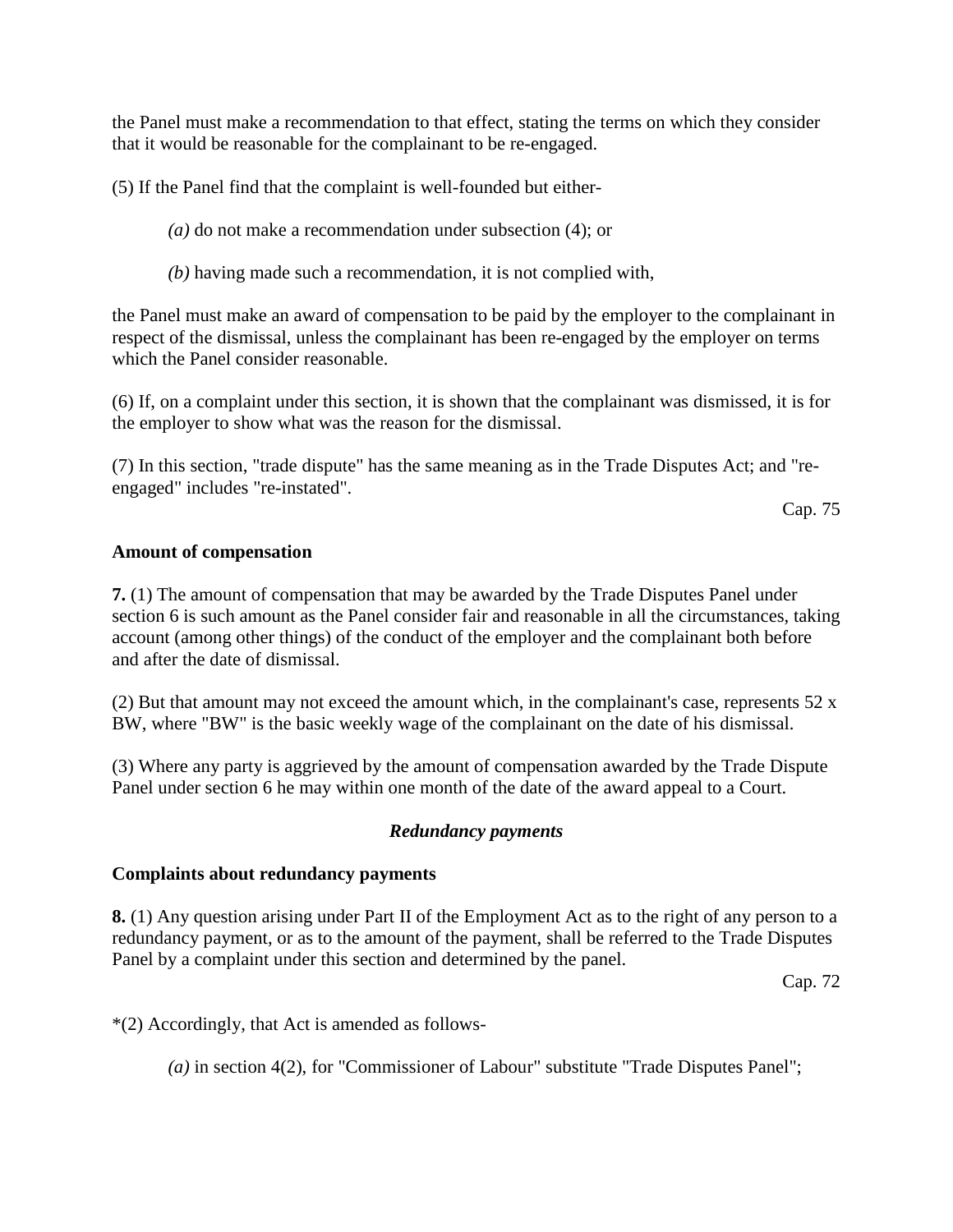*(b)* in section 9(1) (c), for "Commissioner of Labour" substitute "Trade Disputes Panel"; and

*(c)* omit sections 10 and 11;

but sections 10 and 11 of that Act continue to have effect for the purposes of Part III of that Act (long service benefit) and in respect of any question referred to the Commissioner of Labour under section 10 of that Act before the commencement of this section.

(3) The hearing of a complaint under this section may be combined with the hearing of a complaint under section 6 above; and, in such a case, section 4(2) of the Employment Act (presumption of redundancy) does not apply.

\*The amendments to the Employment Act set out in this subsection have been given effect to.

### *General*

### **Enforcement of money awards of Trade Disputes Panel**

**9.** Where-

*(a)* the Trade Disputes Panel has determined that an employer is liable to make a redundancy payment of a specified amount to an employee or is to pay compensation under section 6(5); and

*(b)* the payment has not been made,

the payment may be recovered as a debt and, accordingly, any magistrate's court (irrespective of the financial limits on its jurisdiction) may on a complaint by or on behalf of the employee order the payment of that sum.

#### **Application of provisions of Employment Act**

**10.** (1) In this Act-

"contract of employment";

"employee";

"employer";

"redundancy payment"; and

"renewal";